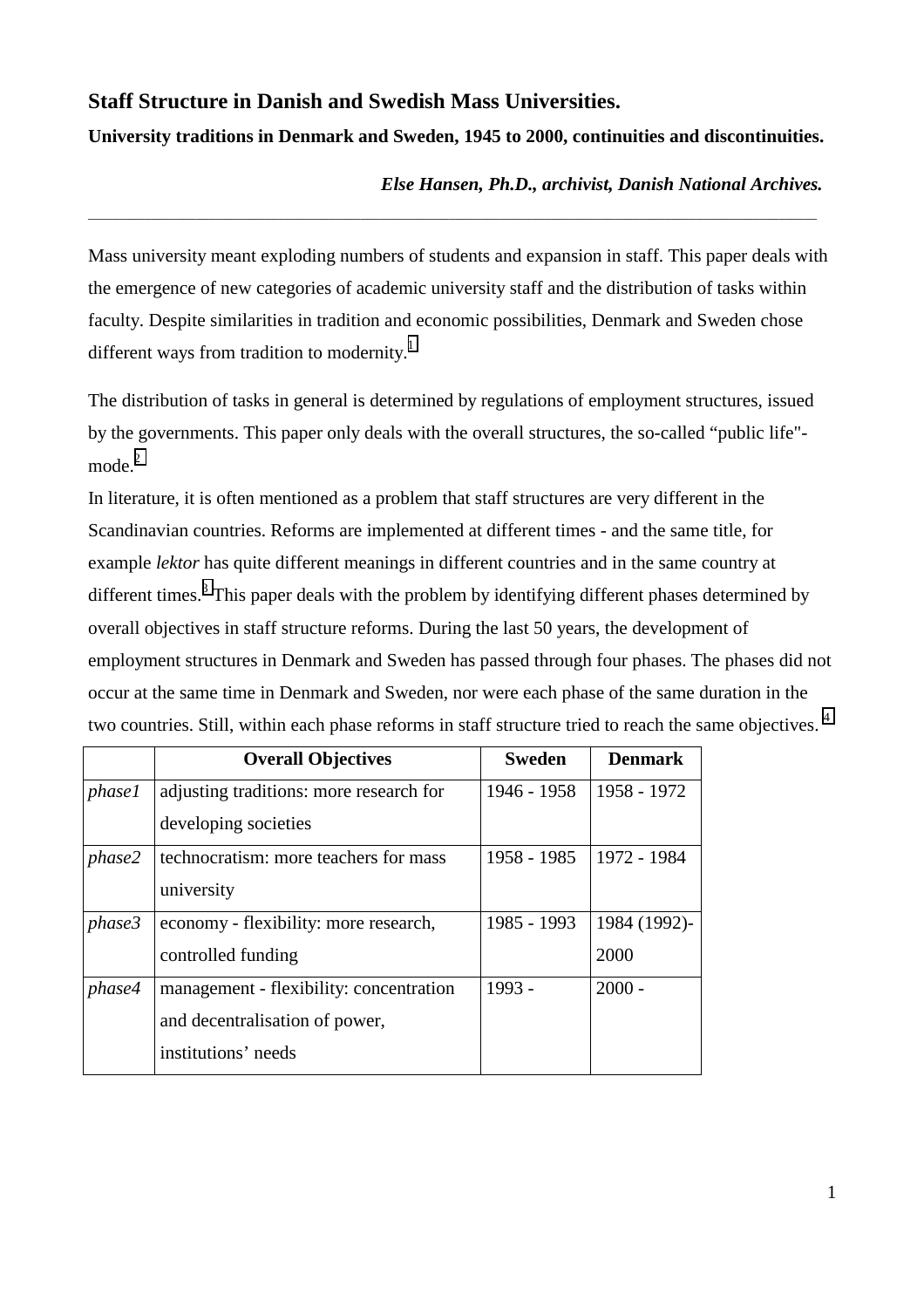The interrelationship of research and teaching has been profoundly challenged by the development of modern mass university. Any change in staff structures is either compensation for shortcomings in the former regulation - or an effort to comply with actual needs.

## *More research, more researchers*

After the Second World War it became widely accepted that scientific research as well as research in the humanities and social sciences should form the basis of development of modern and democratic societies. Researchers achieved a new and important position in society. Phase1-reforms aimed to fulfil this intention by forming new categories of young researchers. Internal research pressure supported this as new branches developed and so to say demanded new researchers - and the professors claimed teaching and administrative tasks to be too time-consuming, at the expense of research.

The Swedish phase1-reform was established in 1946. The *docents* were guaranteed more time for research, and new groups of *assistant teachers* were hired to take care of all the teaching. The assistant teachers were divided into two groups, some had only teaching obligations, and others had both teaching and research obligations. The overall picture of the reform was the continuation of integration of teaching and research.

The Danish phase1-reform started ten years later, in 1958. In Denmark, the focus was solely on augmentation of research. Growing numbers of students was not yet a theme. The professors of all branches were given assistants, *amanuenser*, who were to teach and carry out research.

In phase1 the principle of integration of research and teaching did not change, neither in Denmark nor in Sweden. On the contrary, the importance of integration was emphasised (although the Swedish regulation allowed a group of assistant teachers without research duties). Phase1-reforms of staff structure still stuck to traditions. It was expected that the extension of research and the slight increase of student numbers would not change the university's structure or function. However, phase1-reforms did not anticipate the explosion in the number of students in the '60s.

## *More teachers for mass university*

Phase2-reforms were influenced by technocrat thinking and were definitely intended to change structure and function of the universities. The starting point was the exploding number of students in the '60s. Academic staff expanded - with or without reforms.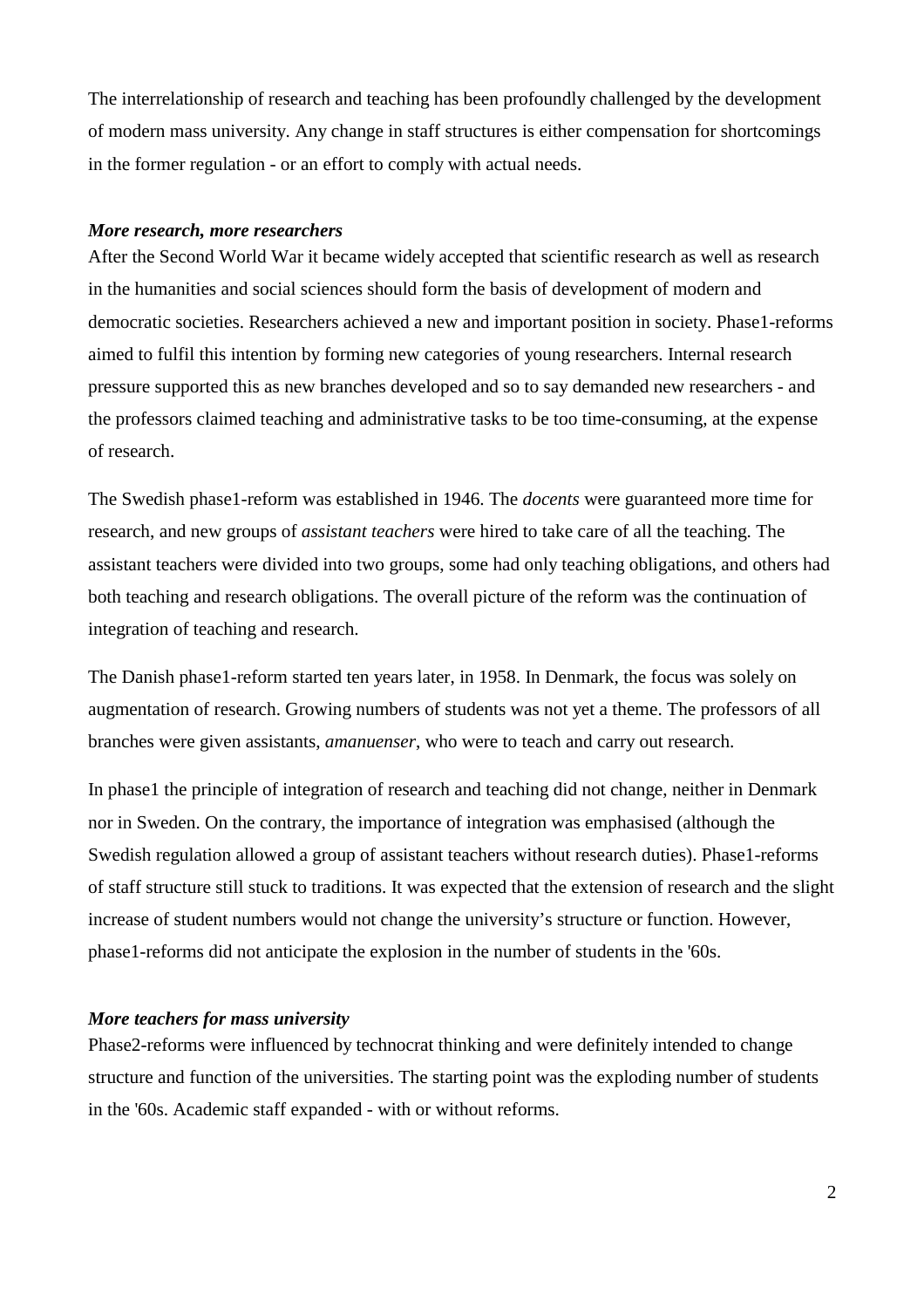A few years after Denmark entered phase1, Sweden jumped into phase2 when the Swedish government anticipated growing numbers of students in the late '50s. The Danish phase2 occurred when government responded to growing numbers of students in the early '70s.

The different year of introduction of the phase2-reforms cannot be explained by different rates of growth in the number of students, but by different relations between state and university in the two countries. In the late '50s, Swedish committees made it clear that the Swedish State was responsible for the universities, and in consequence had the authority to make changes within the universities. The general purpose of the reform was to give admission to universities for more students, also from groups with no academic traditions.

The Swedish institution of *kansler,* an official between government and the universities existing for centuries, was appointed as the State's representative from 1964. In Denmark university autonomy was maintained to a much higher degree. Not until 1974, did Denmark develop a department for university management as part of the Ministry of Education. Until then committees on university issues had consisted of a majority of professors.

Swedish phase2-reform set up a new group of teachers, *universitetslektorerne*, who solely had teaching responsibilities and no obligations to carry out research. The phase2-*universitetslektorer* had permanent tenures - but very few possibilities to make a career, as research experience was required for the appointment to professor or *docent*. Swedish professors and *docenter* were expected to be the excellence within research and had wide responsibilities in research and researcheducation. In the late '50s, the professors still had full authority. In the outset, *docent* and *universistetslektor* had the same qualifications. The *docent* had to do research but only held a temporary position. The *universitetslektor* had to teach but had a permanent tenure. The structure for research was rather complicated and hierarchical, the researchers were selected for research, and they received their tenure rather late. The technocratic element of the reform was showed in the idea of "rational" division of labour in teaching and doing research. Swedish phase2 lasted for more than twenty years.

The outset of phase2-reforms was a growing number of students in the '60s. In Sweden, it was foreseen, but in Denmark, it seemed to come as a pure surprise. In the '60s, Danish phase1-reform was extended when *instruktorer*, elder students and fresh graduates recieved fixed-term appointments - and no or very limited possibilities for research. The group of *amanuenser* grew heavily in the '60s, and they felt it to be increasingly unsatisfactory to be assistants to the professors. The *amanuenser* wanted responsibility and a greater say in decision-making.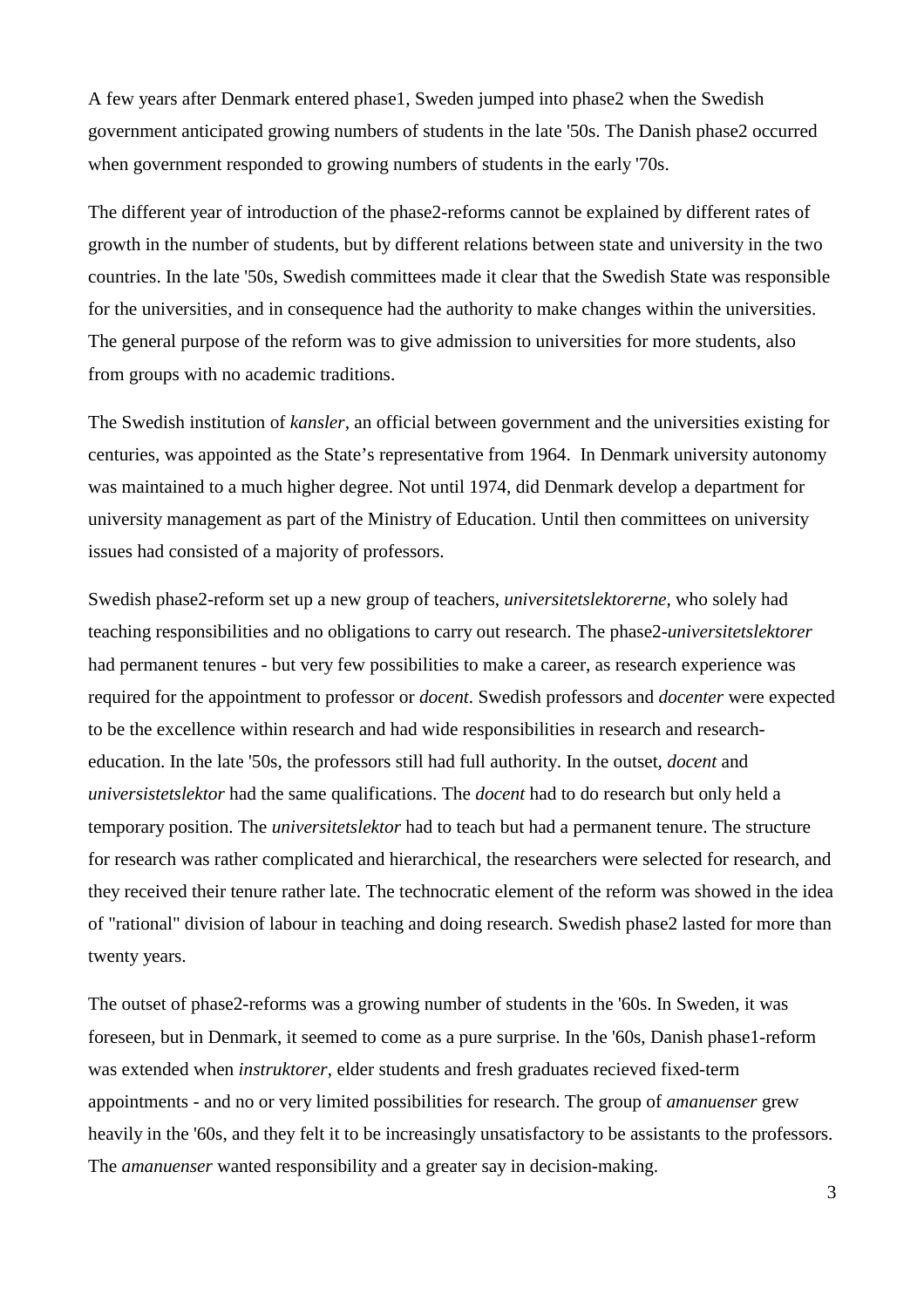The Danish phase2-reform was implemented in 1972. Like in Sweden, a new group of teachers was set up. In Denmark they were also called *lektorer*, but had duties of teaching, doing research and administration. In fact, the only difference between the Danish *lektor* and the professor was the title - and in the first years, some difference in the level of research. However, after a Danish reform of university management in 1970 the *lektor* was equal to the professor in terms of decision making concerning matters of curricula and the university's external affairs. The Danish study structure was not changed until 1988, when a reform of the bachelor- and Ph.D.studies was introduced. In the '70s, attempts were made to integrate academic and vocational studies. The objective was not clearly defined and the reform failed at the same time as Marxist students and technocratic politicians had huge battles.

The egalitarian Danish system meant that the number of professors was – and still is – low, compared to international standards. The introduction of the phase2-reform in the early '70s, a few years after the student rebellion, coincided with the deterioration of the professors' authority.

The Danish student rebellion in the late '60s managed to do what the state could not: The rebellion subverted traditions within the institutions. It should be noticed that the students' rebellion only was successful in matters where students and state had coinciding interests, e.g. undermining of the professors' authority, and not on for example changes to the curriculum. The students, so to say, paved the way for governmental administration of the universities by undermining traditions.

For a period Danish transformation was a complicated game of alliances between traditional academics, critical students and state technocrats.<sup>5</sup> In the '80s state and technocrats were reinforced and did not need the alliance neither with critical students and staff nor with academic traditionalists.

In Sweden, on the other hand, the student rebellion could not find allies in the state or elsewhere and consequently had less influence on the development of the universities. Swedish social democracy had fought traditions on its own.

In Denmark, the phase2-reform meant that research remained linked to teaching needs, and research needs were not expressed separately. The Danish research system was not very structured - each individual had the possibility to make his or her own strategy of research. Sweden faced a reform of postgraduate studies in 1969, future researchers' studies were formalised.

In the late '50s, Swedish State had made it clear that teaching the masses would challenge traditions; the group of teachers-not-researchers emerged despite of numerous protests from the university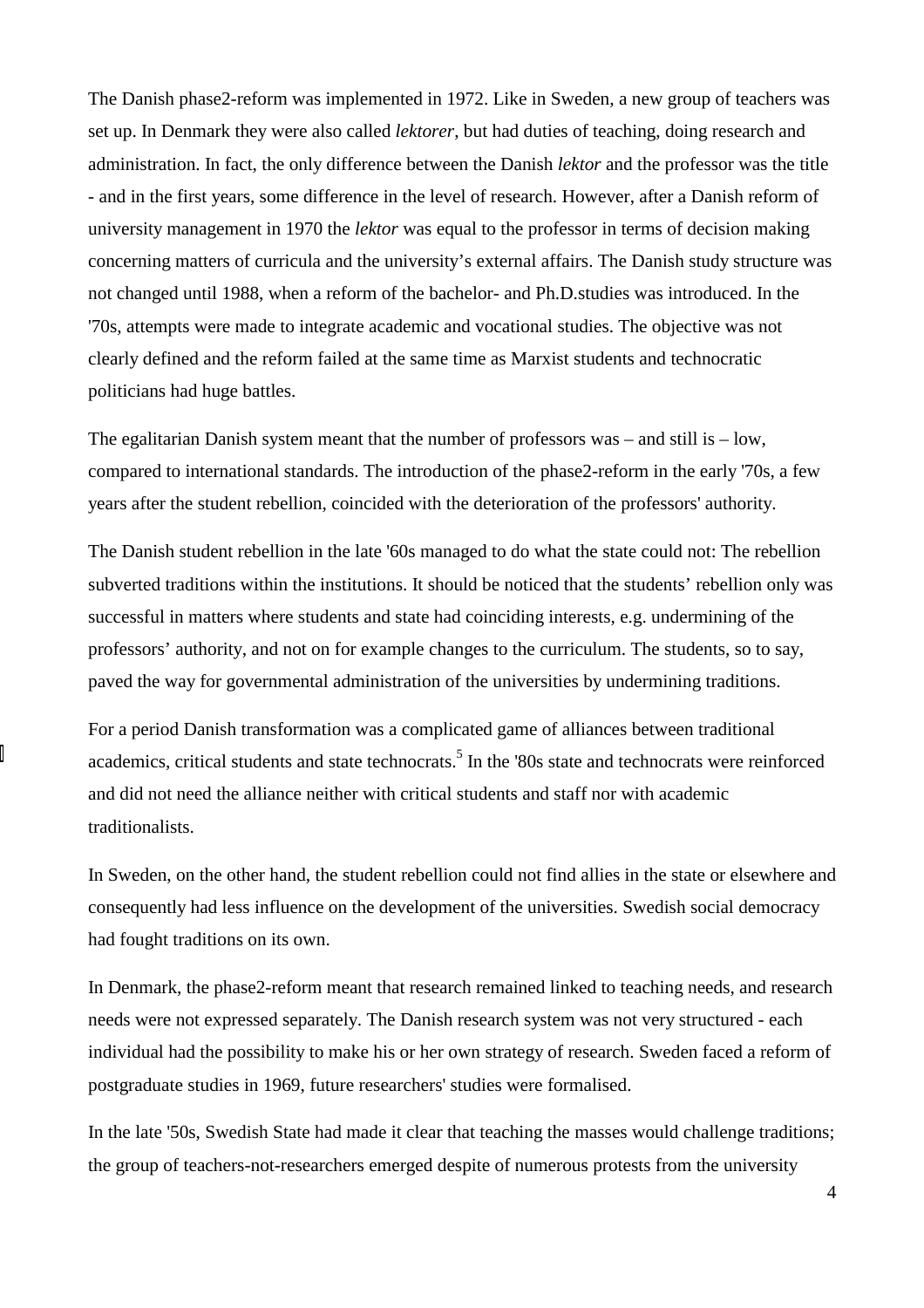milieus. In Denmark, traditionally autonomous universities managed to disguise the fact that increased numbers of students meant new challenges to university traditions - at least until student rebellion in 1968 made it clear that innovations were unavoidable. This background means that the idea of integrating of teaching and research is still strong in Denmark, but in reality, teachers-notresearchers have been important concerning maintenance of the Danish universities since the '60s.

#### **Economy - flexibility**

Phase3-reforms concentrated on the amount of research conducted, like phase1-reforms did in the '50s. The governments in Denmark and Sweden wanted more research, controlled funding and were concerned about the lack of young researchers. Had the underlying ideology in phase2 been technocratic - in phase3 it was economic. Research funding was a theme, as was the best use of human resources in research. Phase3-reforms occurred in the early '80s in Denmark and in Sweden.

Again, the two countries followed different paths. The Swedish *universitetslektorer* were highly qualified researchers, who had no opportunity for research in their present conditions of employment. New blood to the research community was assured by giving the *universitetslektorer* the right - but not the obligation - to do research. The 23 years old Swedish system with a split between teaching and research was now softened.

The Government's main argument was not traditional Humboldt ideas about integration of teaching and research; it was hardly mentioned. The Government's argument was entirely based on economy, as a more "rational" exploitation of resources in university faculty was wanted. When the Swedish phase2-reform, instituting teachers-not-researchers, was launched in the late '50s, it was understood as "rational", separating teaching and research, and providing excellent research conditions for the researchers regarded to be the best. The division of labour was to maximise the output. However, when the reform was rejected in the '80s, the criticism was that the reform was not rational, but stiff (as opposed to flexible). A return to interrelated teaching and research was made - for economic reasons. The Swedish example shows how economic arguments won over Humboldt arguments concerning integration of teaching and research.

The staff reform was part of a larger reform of integration of all post-secondary education institutions, not only universities but also schools of vocational educations. The reform also gave representatives of the trades and industries a say in the management of universities - the relationship was deepened by hiring part time professors who kept their main jobs in private enterprises.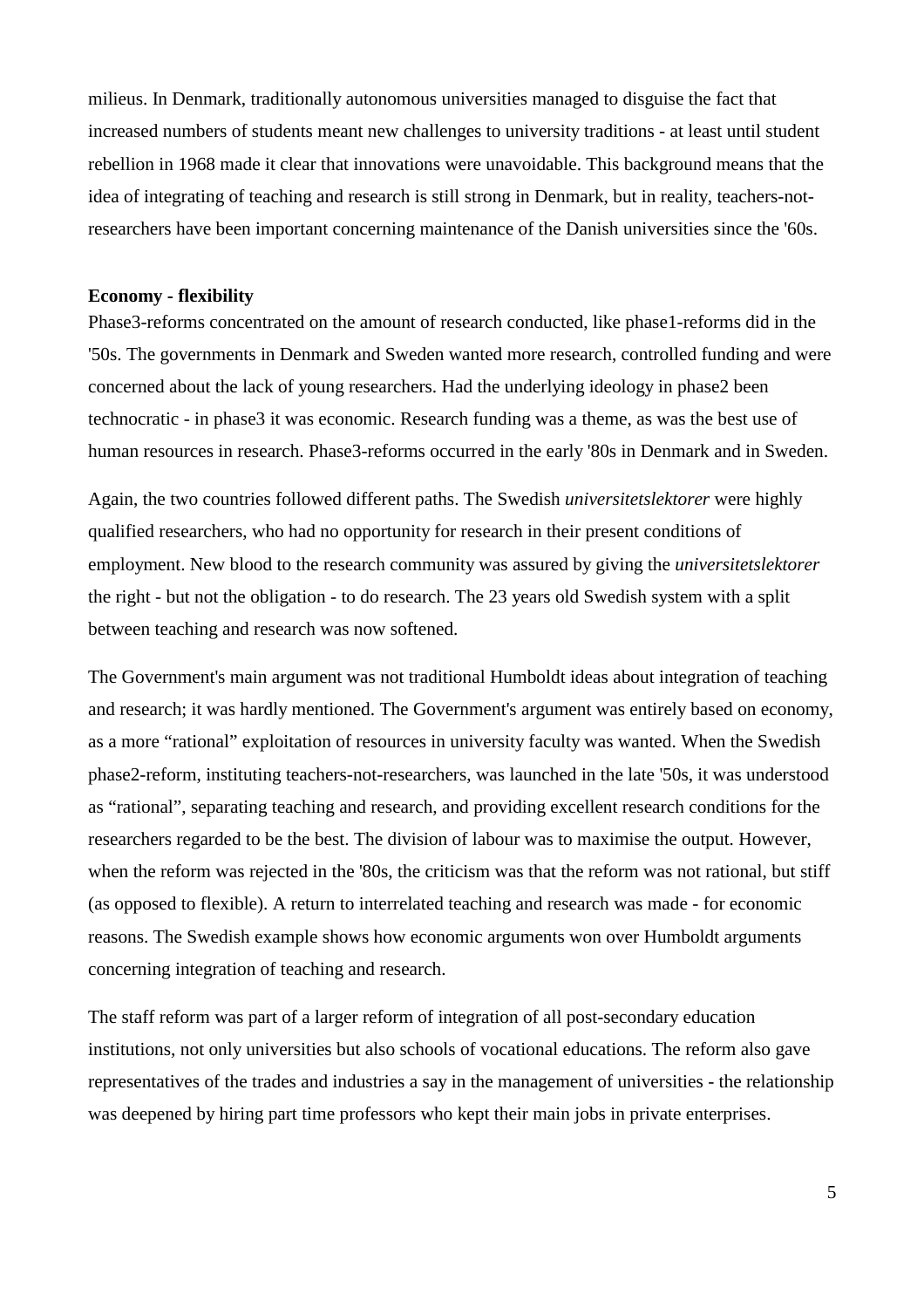The Danish phase3-reform tightened the rules for recruitment. In the '60s and '70s, Denmark had experienced lack of an academic work force and consequently did not formalise the recruitment very much. In the '80s, when the Ph.D.degree was required for the first fixed-term appointment, it was made more difficult to obtain a permanent appointment. The individual's right and duty to research was maintained, but in early '90s, new jobs for researchers-not-teachers were created. Although the principle of integration of teaching and research was maintained, steps were taken to enable a separation. In early '80s, a budget reform assured that state funds for teaching and for research were separated. The Danish continuation of the integration of teaching and research meant that research (and funds for research) was tied too close to teaching demands, according to state officials. Since the late '70s, Danish policy has been to establish control of research, separating research and teaching. In the early '80s, this was institutionalised by separating university funds for teaching and research, although the tenured staff maintained their individual rights to teach and conduct research. In the '90s, the separation was deepened when the Ministry of Research was separated from Ministry of Teaching.

Despite the differences, Danish and Swedish phase3-reforms had one common argument; more flexibility was necessary!

However, this is flexibility as a tool for the Governments and for the university managers. That is, neither more flexibility for the individual nor the power to control one's own working conditions. A flexible structure gave university managers the possibility to redefine tasks for the staff. According to Sennett, flexibility means the undermining of traditions, reinventing institutions in a way so the connection to the past is broken. Reinvention of universities implies that the distribution of teaching and research is no longer in the hands of (senior) staff but in the hands of university managers.<sup>6</sup> Categories of phase2-reform were fixed and the individual knew his or her rights and duties - but could of course wish it to be different. Flexible phase3-catagories made rights and duties unclear: Swedish *lektorer* had to apply for grants they might not obtain. Danish *lektorer* experienced that their right to define the subject of their research was limited as funding became still more controlled. With the notion of flexibility, the focus was shifting from the integration of the many new students and staff in universities to economic and managerial subjects. The notions of distribution of teaching and research were shifting and within this process was the fact that decision-making shifted from the professors to the university managers. Phase2-reforms broke the tradition of professors' authority, but maintained fixed categories of staff. Phase3-reforms completed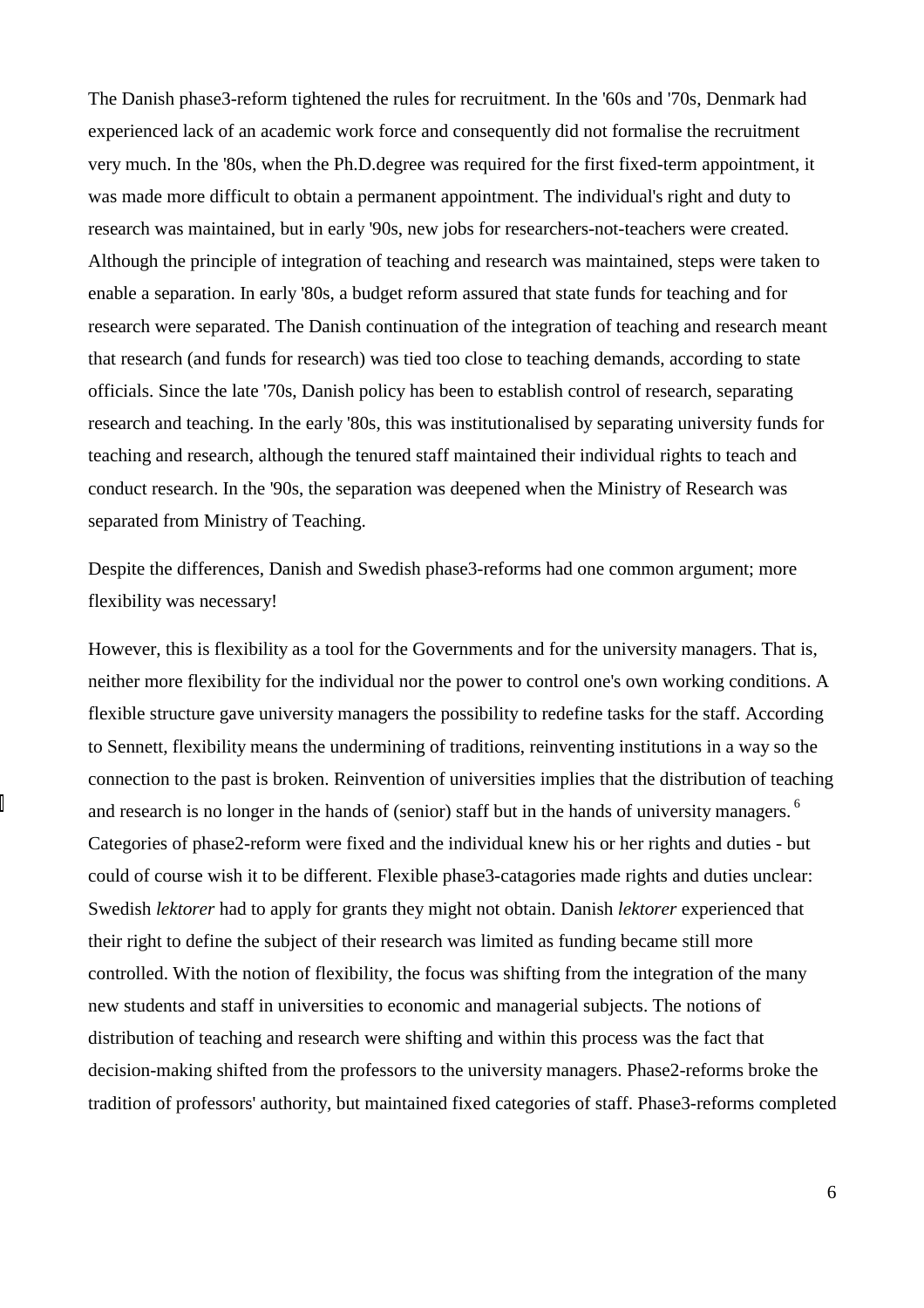the break with traditions by making it very clear that economic arguments were leading in university management.

#### **Institutional management - flexibility**

Phase4 is an intensification of flexibility. For the first time, the amelioration of research or teaching is not the main objective. Neither is the focus to integrate new members in university society. Phase4-reforms focus on the management of the single university and intend to make the staff categories as broad as possible, in order to give university managers tools for flexible management.

The Swedish reform entitles each university to set up new posts, even as professors. At the same time, the posts are not defined, but open to changes according to institutional needs. As a part of the reform *universitetslektorer* with high qualifications achieved the possibility to be promoted to professors, even when there was no vacant professorship. The same issue was discussed in Denmark but rejected by the Government.

In Sweden the students were seen as "consumers of competence" - and the universities as providers or even producers of competence. A view on the universities as enterprises gained a foothold.

Fixed staff categories in former phases are now understood as protection of the individuals. The autonomy of the single institutions might go beyond the freedom of the individual academic member of staff.

Teaching and research enjoy the same status, none is more important than the other. This seems very democratic and seems to demonstrate much care for the students and their education; many students have experienced that a good researcher is not always a good teacher. However, it makes phase4staff categories different from previous categories since the selection of the individual is no longer based on an evaluation of her or his research.

In Denmark, universities experience full time teachers for the first time. However, it has to be stressed that this is only a formalisation of what have been the everyday conditions since the '60s. Full time university teacher- jobs are only given to teachers with at least five years of part time university teaching experience.

## **Universities in Denmark and Sweden**

The outset for this study was the integration of universities in East-Denmark / South-Sweden from the late '90s, the so-called *Øresunds-universitetet*. The integration process is aimed at a synergy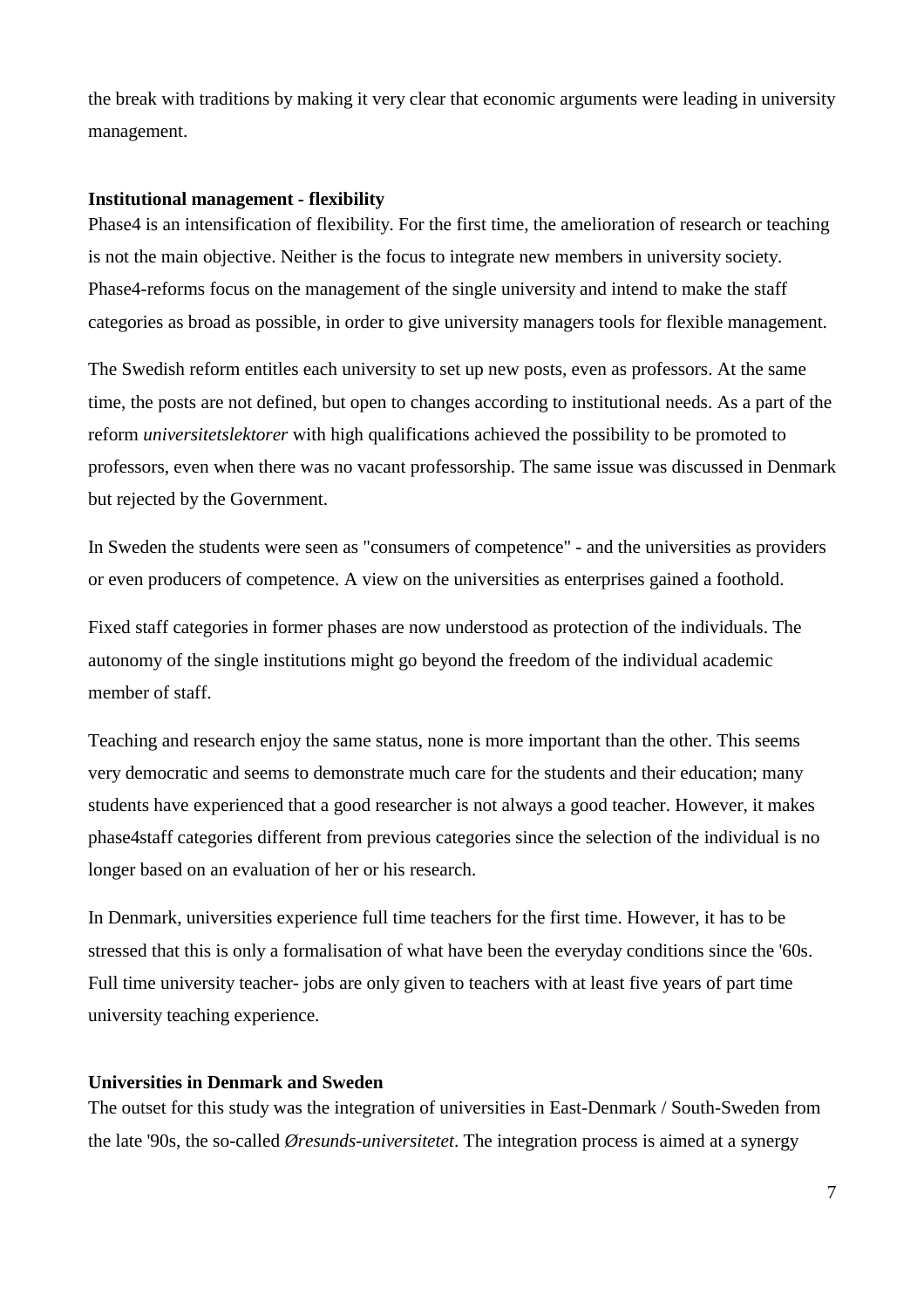effect when the major universities of Copenhagen and Lund are brought together in the *Øresund* region. Until now, the universities - which are geographically close - have been oriented towards the national settings, not towards the regional ones. Although the phase4-reforms may seem similar, the paths followed to arrive there are very different.

Differences between Danish and Swedish universities have been mentioned over the years. In 1934 Swedish Karlgren pointed out that the University of Copenhagen was much more easy and relaxed than Swedish universities at that time. For example, it was observed that in Denmark new tenures could be established when qualified researchers were available, in contrast, in Sweden the number of professors was stable. Karlgren concluded that the differences between Danish and Swedish universities were too serious to be overcome.<sup>[7](#page-8-0)</sup> Norwegian Skierbek concluded in 1982 that Danish academic life was less formal than Swedish and explained it by the university's integration in the city and life of Copenhagen whereas Swedish universities were situated in smaller towns.<sup>[8](#page-8-0)</sup>

This study points to differences in Danish and Swedish ways to solve modern problems in university. Especially the differences in public administration and in the process of transforming traditions into modernity are followed and the difference in the distribution of tasks within academic staff is identified. The strong Swedish State and the Swedish social democracy changed traditions of the universities. The autonomous Danish universities kept to tradition for as long as possible, which was until the student rebellion in 1968. The students did what the state could not do; they challenged traditions. Did the mixture of citylife and universitylife provide Danish academics with certain autonomy? Or was the Danish Government less interested in establishing managerial organs for university because until 1928 University of Copenhagen was the only university in Denmark?

It is my hope that the identification of the phases1-4 provides a method to cross-national comparison of development in staff structures of some difference but yet with coincidences in objectives, although not in time.

<sup>&</sup>lt;sup>1</sup> I want to thank fil.dr.Göran Blomqvist, Lund University, for inspiring discussions on the history of Danish and Swedish universities. Likewise I want to thank cand.merc. Dorte Hansen and M.A. Ulla Weber for comments on this paper.

<sup>2.</sup> MartinTrow: More trouble than it's worth. The Times Higher, Oct.24, 1997. The important aspects of the actual implementation of staff structure reforms in the universities, the faculties, (private life and working life-modes) is not dealt with here. 3

Bertel Ståhle: Universiteten och forskarna - från stagnation till förnyelse. Universitetsforskare. forskarutbildning och forskarrekrytering i Norden. 1996. Kirsten Voje: Forskere i Norden. 1988